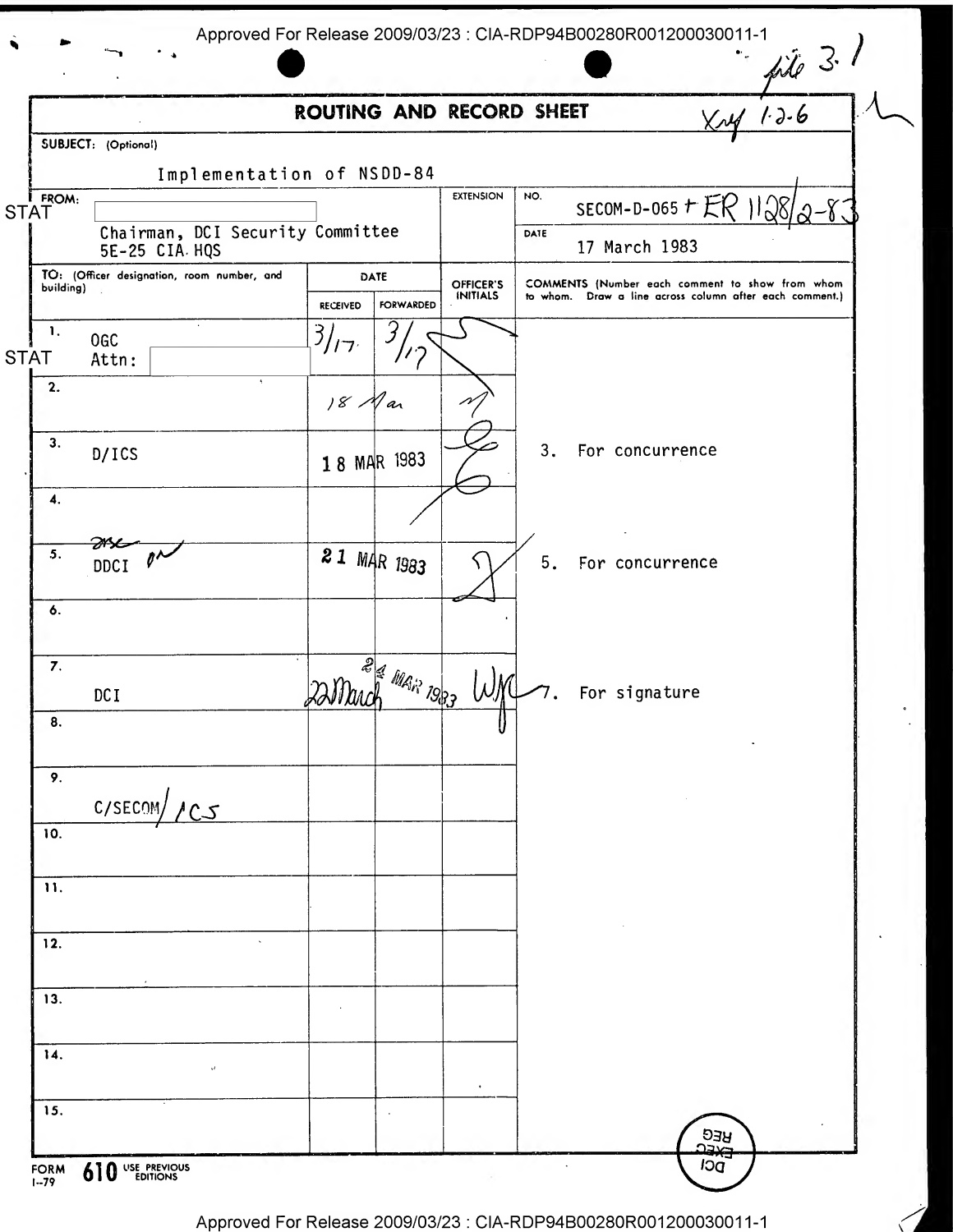DIRECTOR OF CENTRAL INTELLIGENCE **Security Committee** 

**SECOM-D-065** 

17 March 1983

MEMORANDUM FOR: Director of Central Intelligence

VIA:

Deputy Director of Central Intelligence  $\rho_{\alpha} \rho_{\beta}$ Director, Intelligence Community Staff  $\mathscr{L}$  18 MAR 1983

STAT FROM:

lairman

SUBJECT: Implementation of NSDD-84

1. Action Requested: That you offer the Attorney General the assistance of the DCI Security Committee' <sup>s</sup> Unauthorized Disclosures Investigations Subcommittee (UDIS) to assist in prioritizing unauthorized disclosures of intelligence for investigation.

2. Background: NSDD-84 states, in section 3, that unauthorized disclosures shall be reported to Justice; that Justice shall determine those cases in which FBI investigation is warranted; and "interested departments and agencies shall be consulted in developing criteria for evaluating such matters and in determining which cases should receive investigative priority." Deputy Assistant Attorney General Mark Richard has advised CIA Associate General<br>Counsell (who also serves as Chairman of UDIS) that he would STAT Counsel (who also serves as Chairman of UDIS) that he would be interested in having the UDIS assist in this regard.

> 3. Staff Position: The UDIS, which has studied the unauthorized disclosure situation closely, is uniquely qualified to coordinate judgments within the Intelligence Community and advise Justice on which intelligence disclosures merit greater investigative effort.

4. Recommendation: That you sign the attached memorandum to the Attorney General



**AEG**  $5^{22}_{3}$ <br> $2^{37}_{3}$ Юa

Attachment

Approved For Release 2009/03/23 : CIA-RDP94B00280R001 20003001 1-1

STAT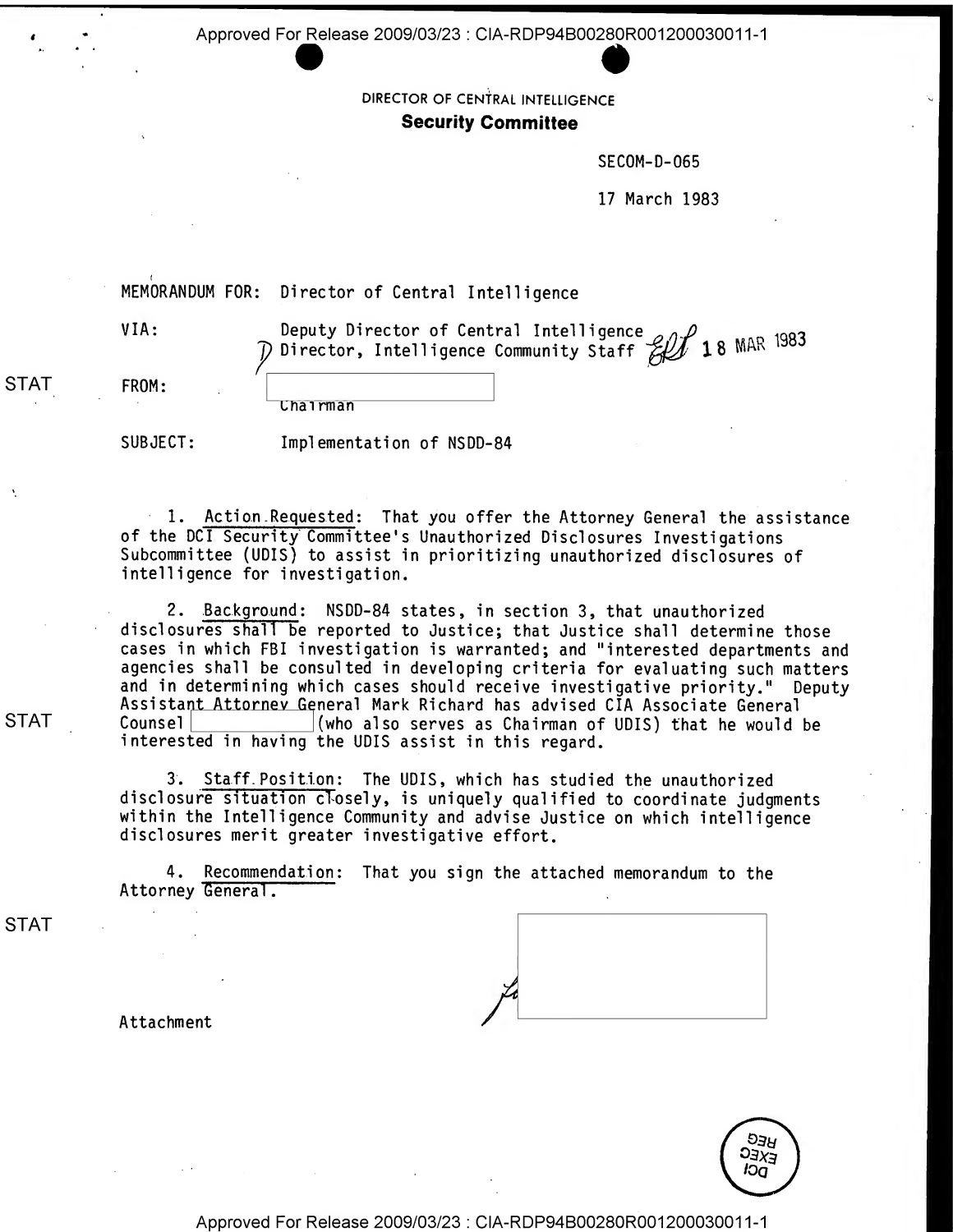SUBJECT: Implementation of NSDD-84

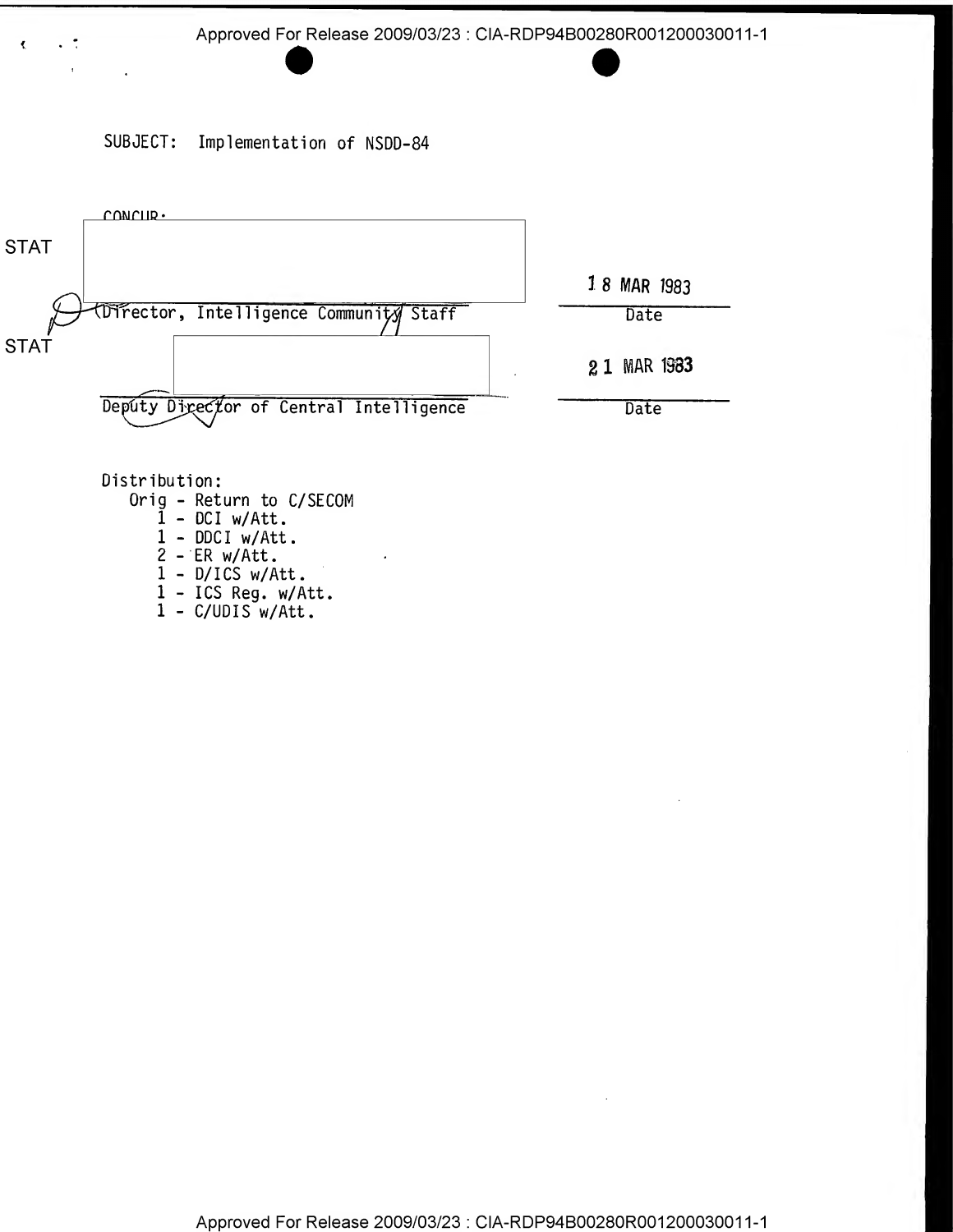$\bullet$ 

**ATTACHMENT**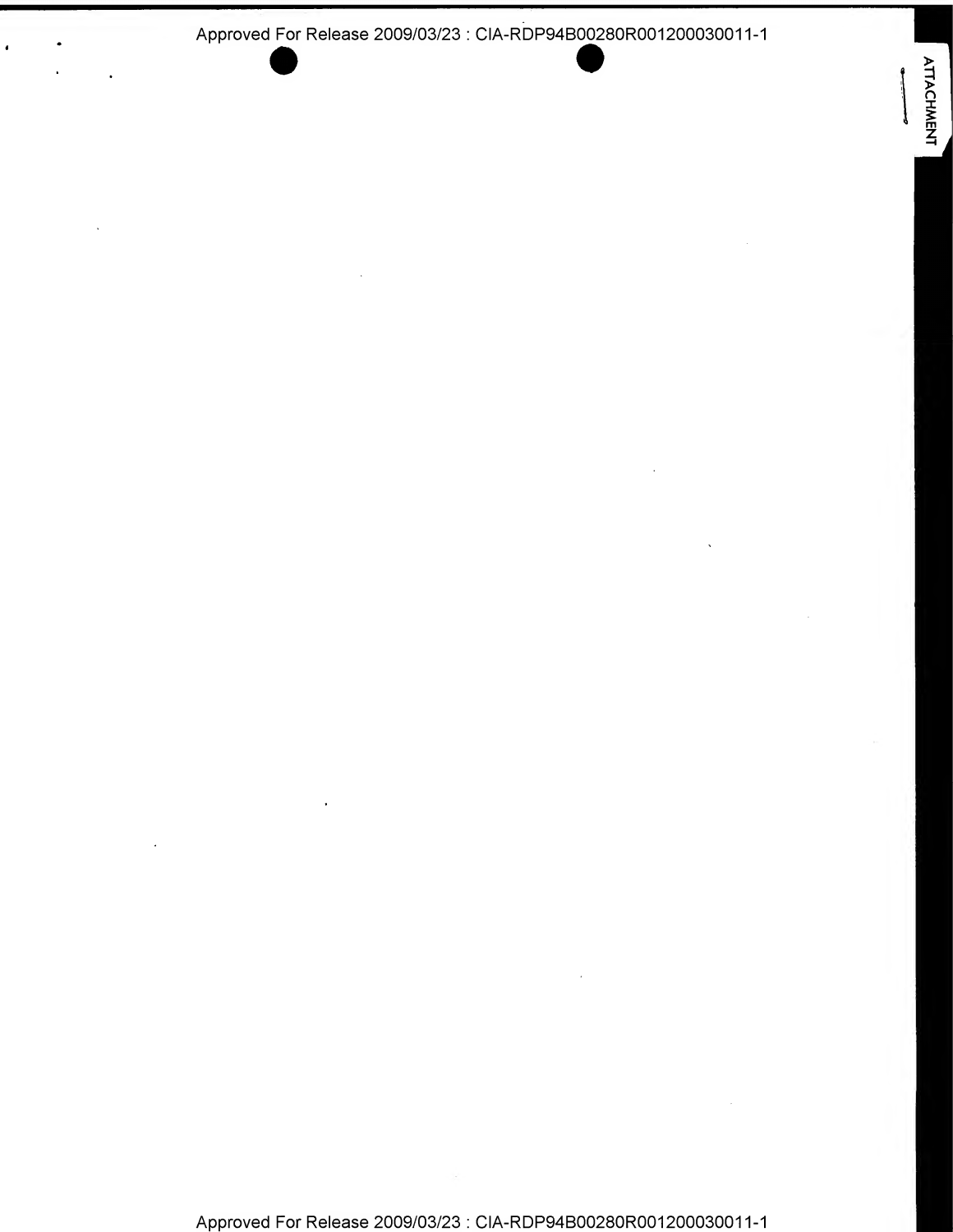Approved For Release 2009/03/23 : CIA-RDP94B00280R001200030011-1<br>Approved For Release 2009/03/23 : CIA-RDP94B00280R001200030011-1  $11\frac{d}{d}$ 8/2 - 8,3

The Director of Central Intelligence

Washington. D. C. 20505

The Honorable William French Smith The Attorney General Department of Justice 24 MAR 1983<br>Washington, D. C. 20530 Washington, D. C.

Dear Mr. Attorney General:

NSDD-84 , "Safeguarding National Security Information," tasks the Department of Justice to review reported unauthorized disclosures of classified information to determine whether FBI investigation is warranted. It also requires interested departments and agencies to be consulted in developing criteria for evaluating disclosures to determine which cases should receive investigative priority. <sup>I</sup> understand that Deputy Assistant Attorney General Mark Richard has expressed interest in having my Security Committee and its Unauthorized Disclosures Investigations Subcommittee (UDIS) provide such consultative services on disclosures of intelligence. <sup>I</sup> offer the services of UDIS and its parent committee to aid Justice in evaluating intelligence disclosures for investigative purposes. If you accept this offer, please have vour representative meet with the DCI Security Committee  $\qquad \qquad$ Chairman, , and the UDIS Chairman,

Sincerely,

• // William J. Casey William J. Casey

STAT

STAT STAT

Approved For Release 2009/03/23 : CIA-RDP94B00280R001200030011-1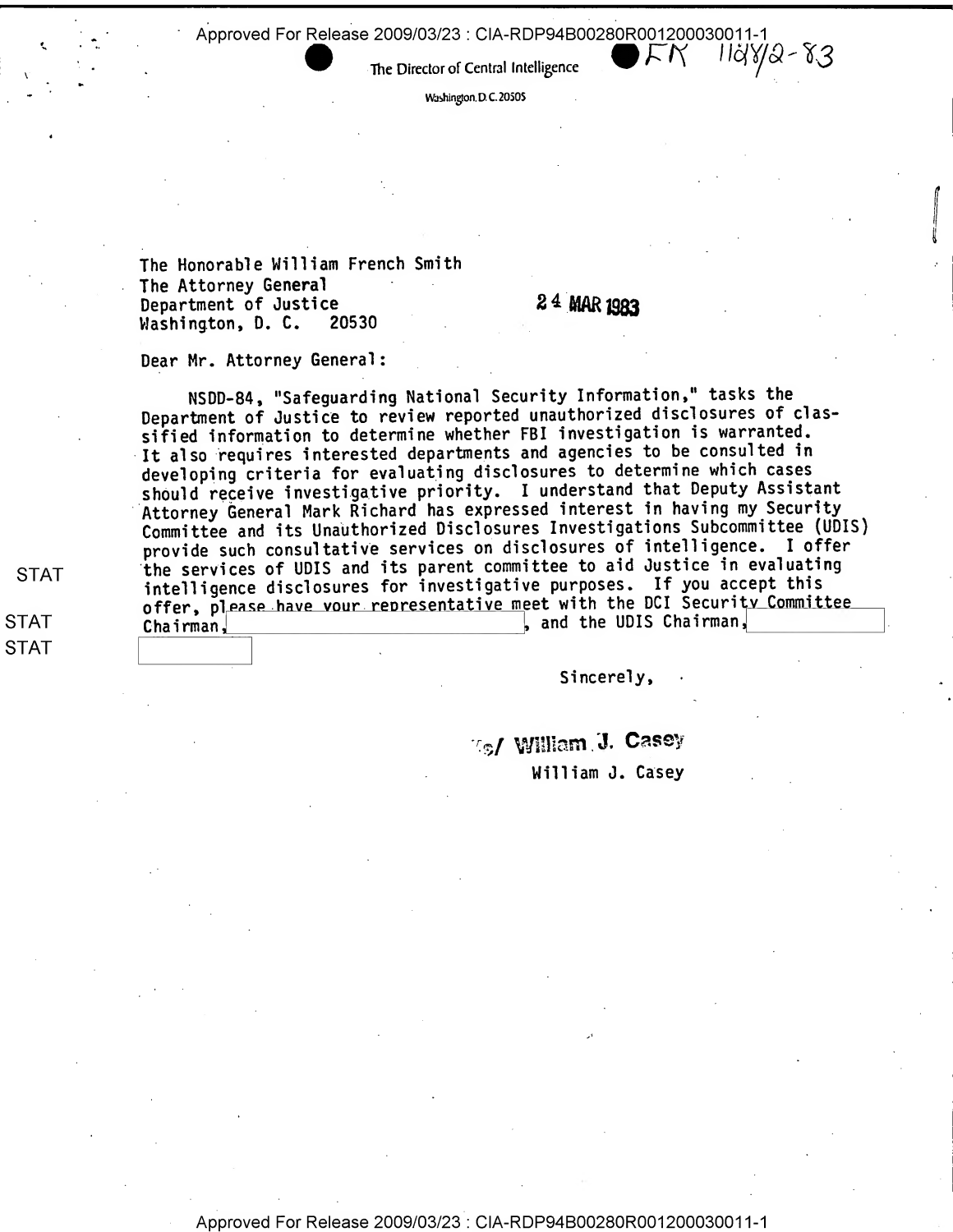SUBJECT: Letter to Honorable William French Smith "Safeguarding National Security Information"

Distribution: Orig - Addressee  $1 - DCI$  $1 - DDCI$  $\overline{2}$  - ER  $1 - D/ICS$ 1 - ICS Reg. <sup>1</sup> - C/UDIS

1 - C/SECOM

Approved For Release 2009/03/23 : CIA-RDP94B00280R001 20003001 1-1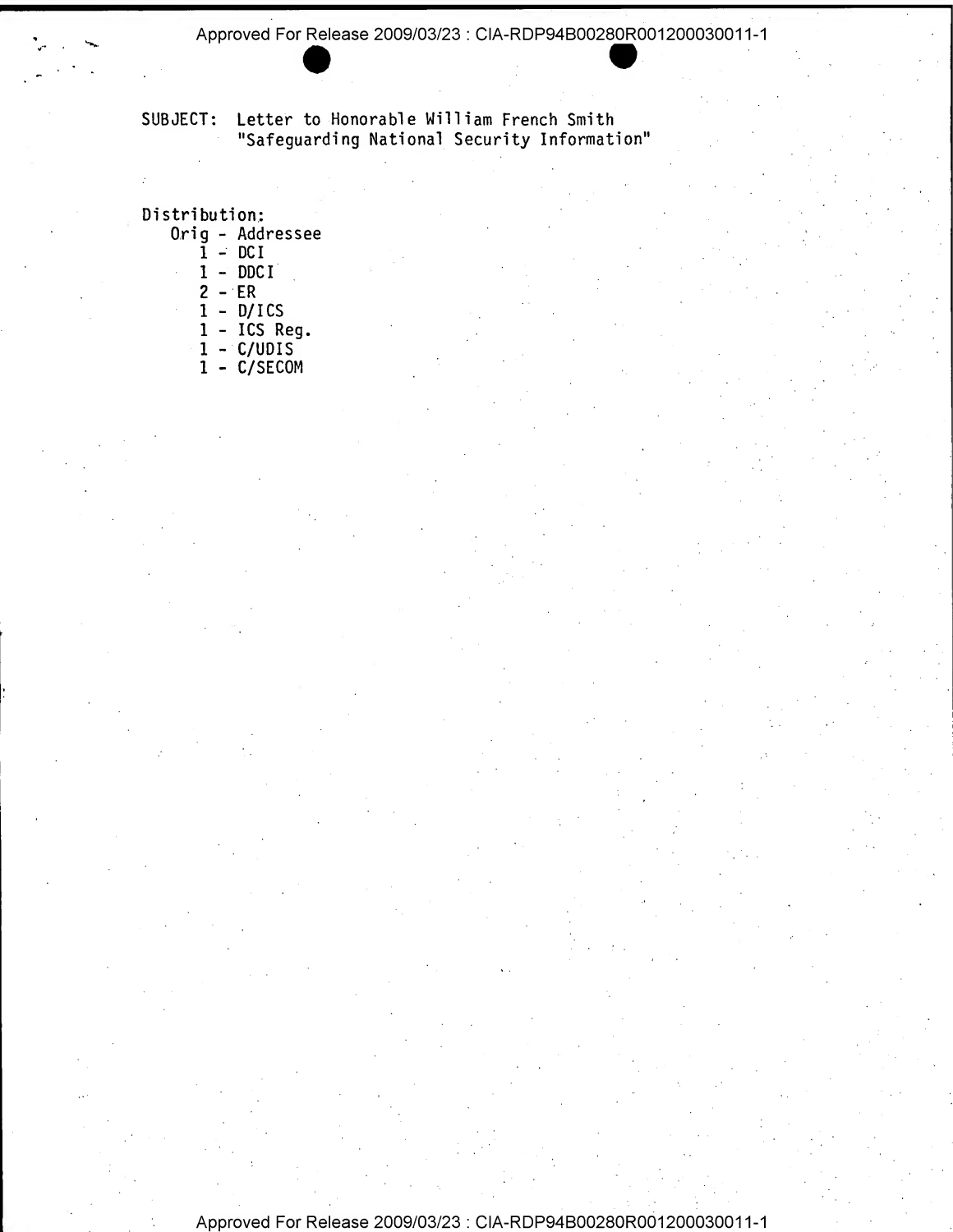THE WHITE HOUSE

**WASHINGTON** 

March 11, 1983

90313

National Security Decision Directive Number 84

## Safeguarding National Security Information

As stated in Executive Order 12356, only that information whose disclosure would harm the national security interests of the United States may be classified. Every effort should be made to declassify information that no longer requires protection in the interest of national security.

At the same time, however, safeguarding against unlawful disclosures of properly classified information is <sup>a</sup> matter of grave concern and high priority for this Administration. In addition to the requirements set forth in Executive Order 12356, and based on the recommendations contained in the interdepartmental report forwarded by the Attorney General, <sup>I</sup> direct the following:

1. Each agency of the Executive Branch that originates or handles classified information shall adopt internal procedures to safeguard against unlawful, disclosures of classified information. Such procedures' shall at <sup>a</sup> minimum provide as follows:

a. All persons with authorized access to classified information shall be required to sign <sup>a</sup> nondisclosure agreement as <sup>a</sup> condition of access. This requirement may be implemented prospectively by agencies for which the administrative burden of compliance would otherwise be excessive.

b. All persons with authorized access to Sensitive Compartmented Information (SCI) shall be required to sign a nondisclosure agreement as <sup>a</sup> condition of access to SCI and other classified information. All such agreements must include <sup>a</sup> provision for prepublication review to assure deletion of SCI and other classified information.

c. All agreements required in paragraphs l.a. and l.b. must be in <sup>a</sup> form determined by the Department of Justice to be enforceable in <sup>a</sup> civil action brought by the United States. The Director, Information Security Oversight Office (ISOO) , shall develop standardized forms that satisfy these requirements.

d. Appropriate policies shall be adopted to govern contacts between media representatives and agency personnel, so as to reduce the opportunity for negligent or deliberate disclosures of classified information. All persons with authorized access to classified information shall be clearly apprised of the agency's policies in this regard.

Approved For Release 2009/03/23 : CIA-RDP94B00280R001200030011-1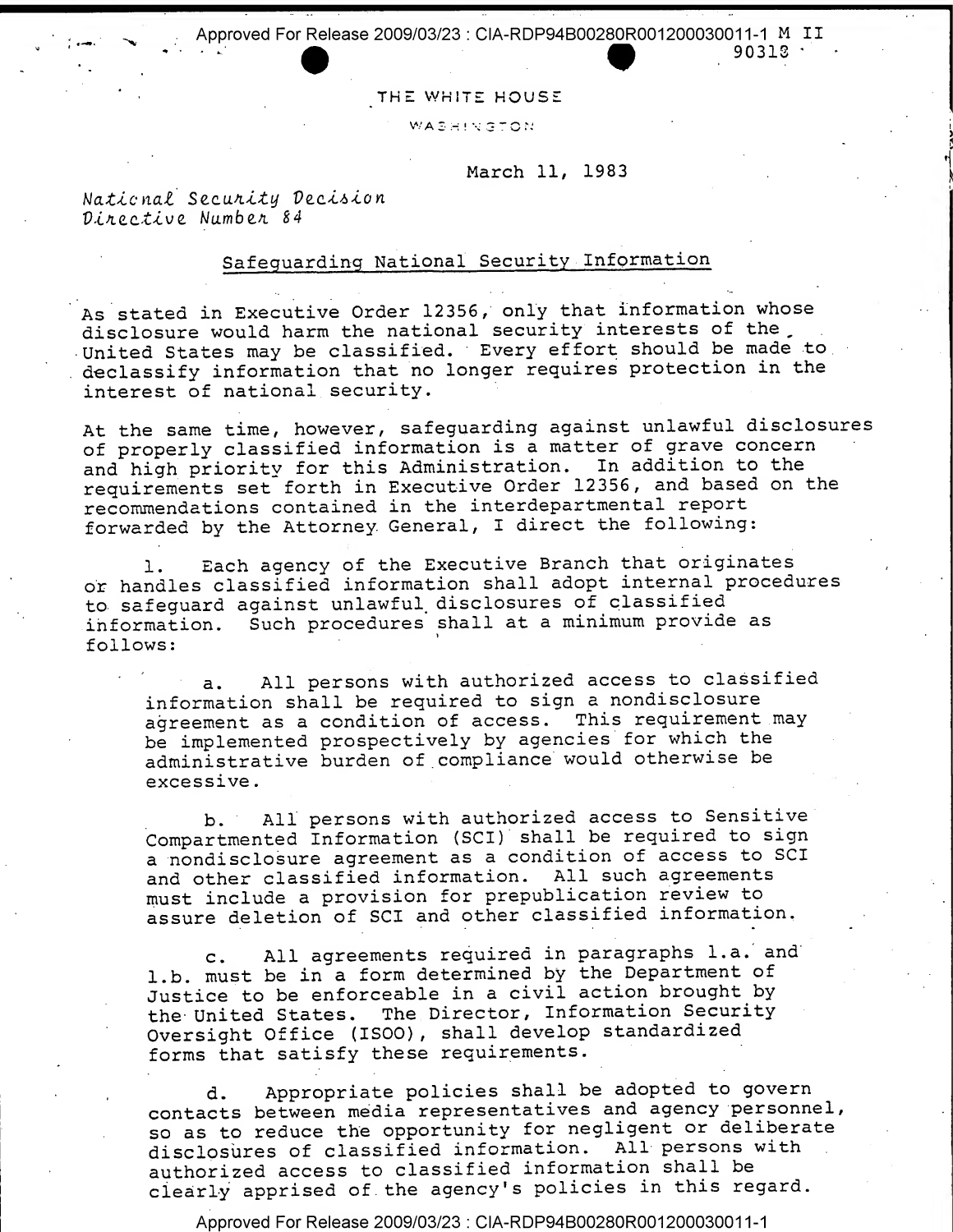2.

Each agency of the Executive branch that originates or 2. Each agency of the Executive branch that offendies of<br>handles classified information shall adopt internal procedures to govern the reporting and investigation of unauthorized disclosures of such information. Such procedures shall at a minimum provide that:

a. All such disclosures that the agency considers to be seriously damaging to its mission and responsibilities shall be evaluated to ascertain the nature of the information disclosed and the extent to which it had been disseminated.

b. The agency shall conduct a preliminary internal investigation prior to or concurrently with seeking investigative assistance from other agencies.

c. The agency shall maintain records of disclosures so evaluated and investigated.

d. Agencies in the possession of classified information originating with. another agency shall cooperate with the originating agency by conducting internal investigations of the unauthorized disclosure of such information.

e. Persons determined by the agency to have knowingly made such disclosures or to have refused cooperation with investigations of such unauthorized disclosures will he denied further access to classified information and subjected to other administrative sanctions as appropriate

3. Unauthorized disclosures of classified information shall be reported to the Department of Justice and the Information Security Oversight Office, as required by statute and Executive orders. The Department of Justice shall continue to review reported unauthorized disclosures of classified information to determine whether FBI investigation is warranted. Interested departments and agencies shall be consulted in developing criteria for evaluating such matters and in determining which cases should receive investigative priority. The FBI is authorized to investigate such matters as constitute potential violations of federal criminal law, even though administrative sanctions may be sought instead of criminal prosecution.

4. Nothing in this directive is intended to modify or preclude interagency agreements between FBI and other criminal investigative agencies regarding their responsibility for conducting investigations within their own agencies or departments.

5. The Office of Personnel Management and all departments, and agencies with employees having access to classified information are directed to revise existing regulations and policies, as necessary, so that employees may be required to submit to polygraph examinations, when appropriate, in the course of investigations of unauthorized disclosures of classified information. As <sup>a</sup> minimum, such regulations shall permit an agency to decide that appropriate